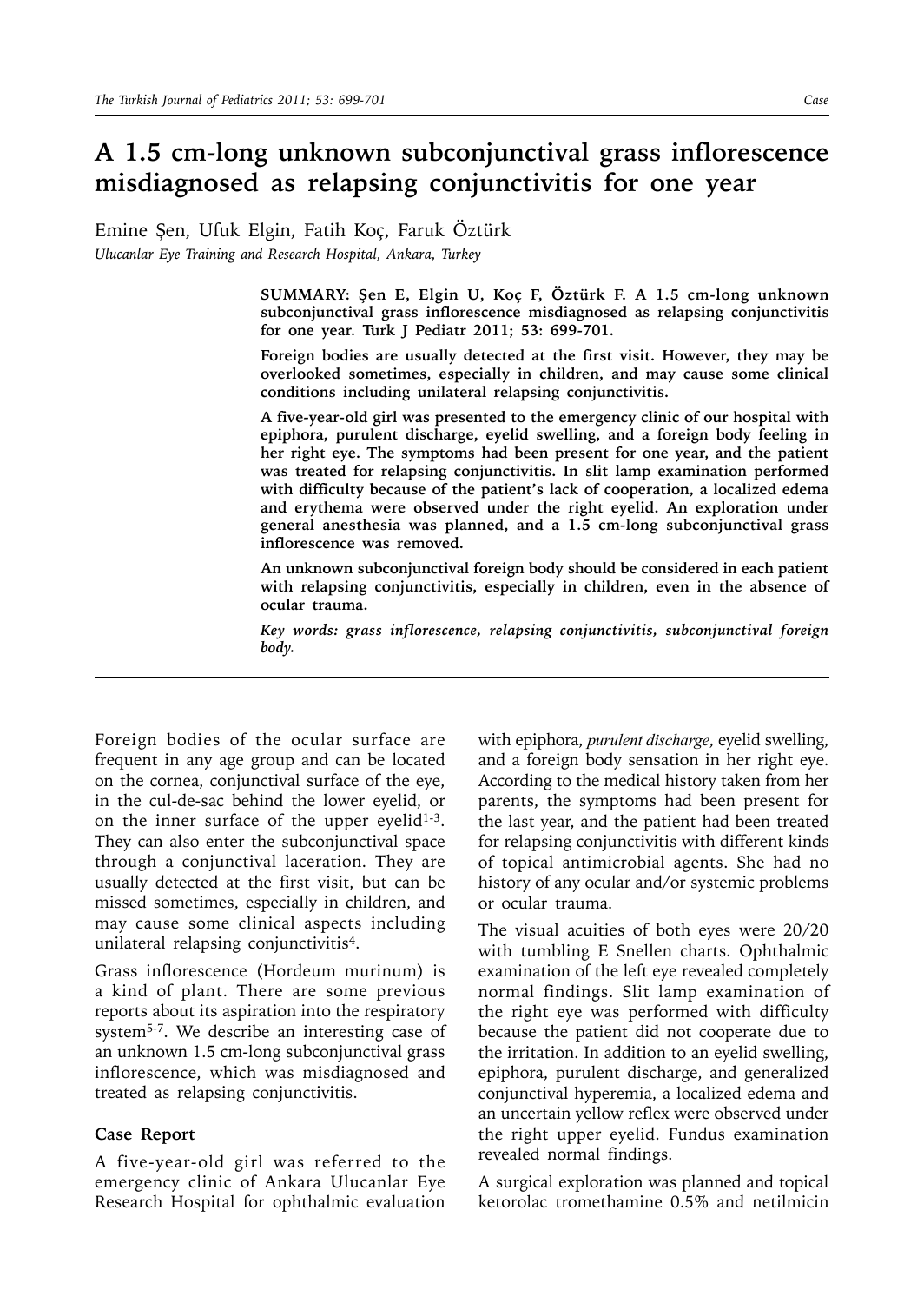

**Figure 1.** A subconjunctival foreign body was observed upon up-and-down movement of the upper eyelid.

0.3% were offered during preparation for general anesthesia. On the second day of the treatment, clinical remission was seen, and a subconjunctival foreign body was observed upon up-and-down movement of the upper eyelid (Fig. 1). Perioperatively, an approximately 1.5 cm-long grass inflorescence was extracted from the subconjunctival space after the incision of bulbar conjunctiva under the upper eyelid (Fig. 2). Topical netilmicin 0.3% and fluorometholone 0.1% drops were used for two weeks postoperatively. In the four-month-long follow-up period, she did not have any complaints regarding her eye.

## **Discussion**

Grass inflorescence is a kind of plant that is an uncommon aspirated material into the respiratory system. It can migrate through the tracheobronchial tree because of its characteristic features5-7. Karagöz et al.5 reported a nine-yearold case with grass inflorescence aspiration without significant disturbances, presenting as a tumor of the chest wall. Bronchiectasis and hemoptysis have also been reported associated with this plant<sup>6,7</sup>. Our patient had an unknown 1.5 cm-long subconjunctival grass inflorescence in the subconjunctival space associated with relapsing conjunctivitis, and to the best of our knowledge, there have been no previous reports like our case.

Ocular foreign bodies are usually small pieces of metal, sand, or plants and generally can be detected easily. Nevertheless, especially in children, an unknown foreign body is one



**Figure 2.** A 1.5 cm-long grass inflorescence removed from the subconjunctival space.

of the most important reasons for unilateral relapsing conjunctivitis or some other clinical conditions4. Lakshmanan et al.2 reported a 10-year-old boy with signs and symptoms suggestive of orbital cellulitis. He was treated with intravenous antibiotics until spontaneous extrusion of a wooden foreign body through the upper lid two days later. They thought that the piece of wood with a sharp end penetrated the orbit through a small entry wound. Sakata et al.3 reported a case similar to ours. Their case was a three-year-old boy with an extremely large foreign body  $(8 \times$  $6 \times 6$  mm plastic toy) that had remained for six months in the subconjunctival space of his eye. He was also misdiagnosed and treated as relapsing conjunctivitis, as was our case. In both their case and our case, foreign bodies were completely entrapped by conjunctival tissue and remained in the upper conjunctival fornix without devastating irritation and spontaneous extraction. In our case, the plant must have been accidentally pushed into the eye by the patient, after which it migrated into the subconjunctival tissue, aided by its characteristic firm and sharp organs, or "spikelets". The uncooperative nature of the child made the slit-lamp examination difficult and was the major reason for the misdiagnosis.

In conclusion, it is important not to underestimate the ocular manifestations when examining a patient. Our report emphasizes the importance of the patient's medical history and scrutiny during clinical examination even in simple conjunctivitis. This should be kept in